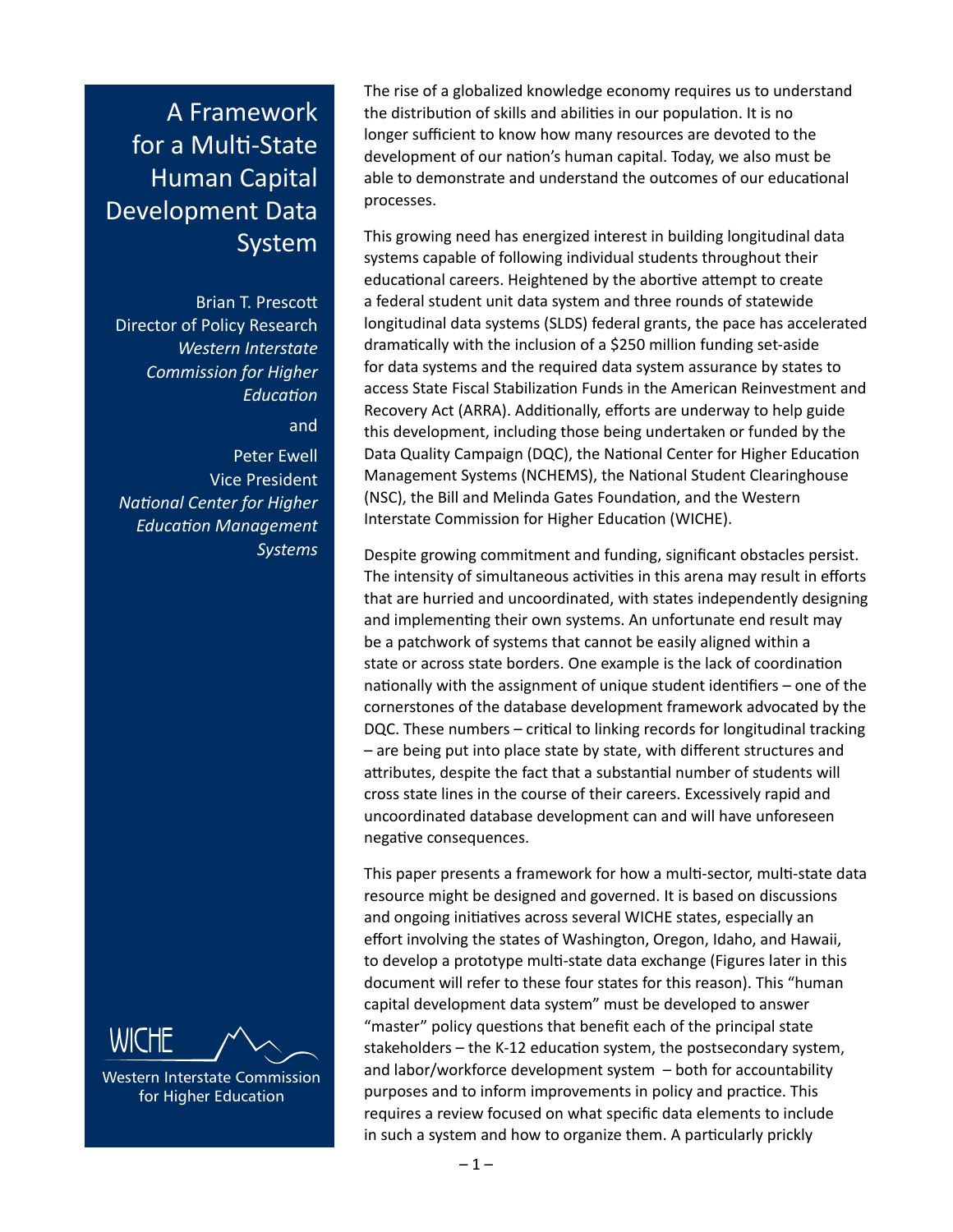The Vision: What is a Human Capital Development Data System and What is its Value?

issue facing those who are developing these systems is how to create a workable governance structure and assure that the system is used effectively in ways that ensure security and privacy.

As states struggle to manage scarce resources, accountability in public education increasingly will focus on ensuring that students have acquired the knowledge and skills they need to be competitive in a global economy. There is growing awareness that accountability systems and the databases that support them need not be narrowly focused on compliance but also can be designed to provide information about performance and incentives that lead to improvements in educational outcomes.

Many important, broad-based policy questions can be answered using existing data sources. But to fully reorient our focus on educational outcomes and to disaggregate data to better target interventions, we need more detailed unit-record data that documents educational participation and experiences in both K-12 and postsecondary education, as well as participation in the workforce. Recognizing the shortfalls of our existing capacity to produce policy-relevant information helps clarify the need for more complete data.

Our current array of state accountability indicators in both educational sectors are products of a prior technological environment, in which only aggregate measures applied to individual educational units could be calculated. It was impossible to create a data system that could follow individual students across an entire state or the nation at that time. Instead schools, school districts, and postsecondary institutions became the units of analysis and accountability. The result was a set of crosssectional views of student progress that do not account for all students, particularly those most at risk. For example, current graduation rates in postsecondary education are based on first-time, full-time students – who constitute a minority of those enrolled at many colleges and universities – and do not disaggregate results by important population characteristics.

To counter this weakness, the federal government has funded an array of longitudinal studies, which go a long way toward proving the utility and power of longitudinal data. In the past, studies that relied on such data have provided useful markers of educational effectiveness and have helped inform some changes in federal policy. Yet these datasets have severe limitations. First, despite the federal government's best efforts, the data are often dated, due to lengthy collection and cleaning processes. Cross-sectional enrollment data drawn from Integrated Postsecondary Education Data System (IPEDS), for instance, generally lags at least two years; and tracking studies based on national longitudinal datasets have been as much as six years out of date by the time they are published. Second, since most educational policies (for example, financing and financial aid policy and policies governing transfer of credit) are promulgated at the state level, a relatively small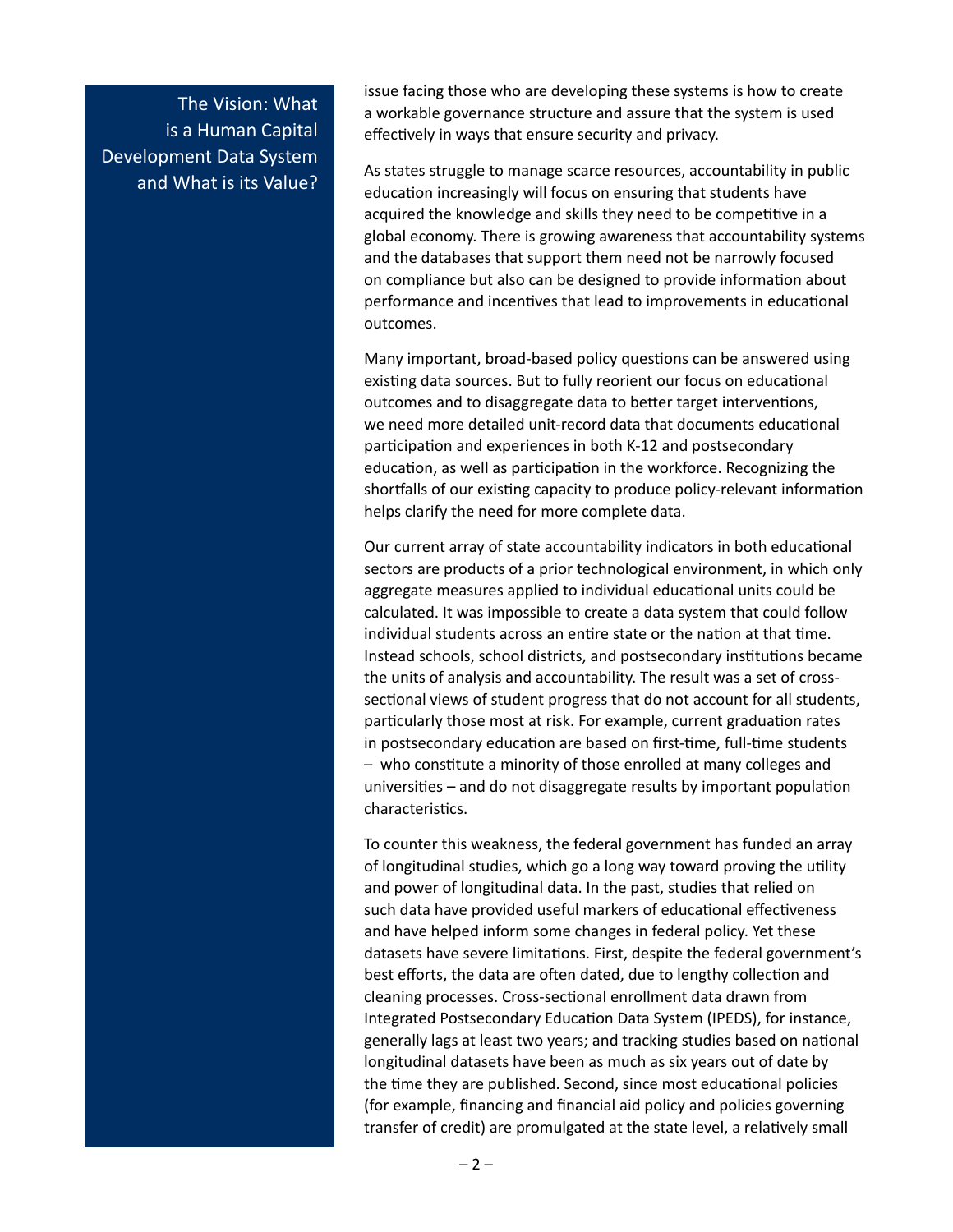dataset representative only at the national level is not of much help in investigating the outcomes associated with individual state policies.

Since most existing data systems are specific to one segment of the educational pipeline, even the best indicators are typically snapshots taken from the inside of a silo. The resulting measures of success have thus focused on processes rather than outcomes, and they are extremely limited in what they can tell us about our success in creating the human capital we need. For instance, a high school might be proud of the percentage of its 9th graders who graduate on time. But if large numbers of those students subsequently fail to enter and complete college, should the high school be eager to declare victory? And what happens to these graduates after their educational experiences are concluded? We don't know much, for example, about what happens to students after they leave our colleges and universities (or schools, especially when they do not move on to college) with respect to their mobility and experiences in the labor market. Do they leave the state? What industries are they working in?

A more effective data system for accountability and policy and practice improvements could provide answers to such questions. Integrated to enable large-scale longitudinal analyses to support state educational and workforce development policy, student or individual unit-record data, linked together across K-12 education, postsecondary education, and the workforce, comprise what we call a human capital development data system (HCDDS). An HCDDS should be able capable of:

- Tracking the stock and flow of the skills and abilities (represented by education and training) of various populations within a given state.
- Examining the gaps in educational attainment between population groups, based on demography and socio-economic status.
- Incorporating information from multiple states, given the mobility of the U.S. population and the fact that many population centers are located on state boundaries.

Reorienting accountability arrangements around longitudinal data acknowledges that developing productive citizens is a core goal of all levels of education. While workforce development is not the only goal of education, it is the one that is the most systematically measureable – through existing data collection activities undertaken by state and federal agencies responsible for labor market information. Focusing on workforce development also acknowledges that students and families throughout the nation typically say that their principal reason for seeking a college education is to improve their employment prospects. Finally, this focus recognizes that many of the other benefits of education – including civic engagement, volunteerism, good health, and aesthetic appreciation – tend to accrue disproportionately to those who, by virtue of their employment, have a steady source of income.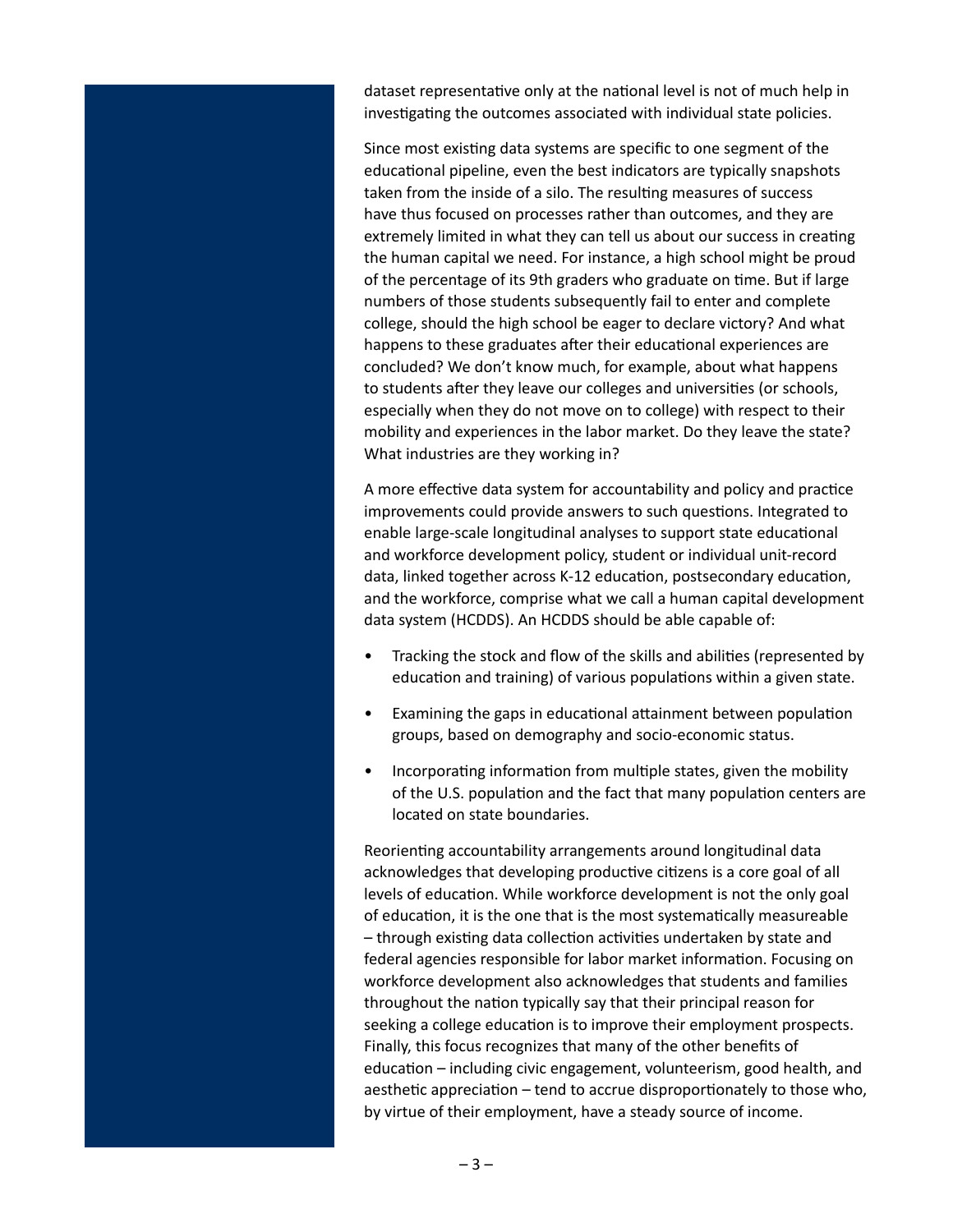Until recently, however, most of the effort expended on developing data systems has not included data on income and workforce participation. For example, only about half of the documented state student unitrecord (SUR) databases in postsecondary education have been linked to unemployment insurance (UI) wage record files, and many of these instances were initial, one-time efforts. While there is still much work to be done in linking K-12 and postsecondary records, states also should be planning now for how to incorporate workforce data into their longitudinal data systems. Indeed, the federal government has made this a basic expectation for states receiving ARRA funds.

Although technological advances now make it more feasible to link data than before, a host of other obstacles must be overcome to ensure successful and full deployment of an HCDDS.

- Data alone, even if they are "accurate," are meaningless without a context to turn them into useful information. Policy and practice must guide these efforts. A purely technical solution to assembling the data linkages may not provide the necessary information. It is imperative to have a clear understanding of the specific policy questions that an HCDDS could address. Those policy questions need to drive the design of an HCDDS from the outset and be constantly revisited as it is developed.
- Good information can be threatening to those who perform below average. By definition, half of the cases will share this fate.
- Data system development is determined, in part, by a given state's historical experience (what is counted is counted in part because it was counted last year). Systemic change is difficult, particularly in times of scarce resources.

Successfully surmounting such challenges requires an intentional process of building buy-in and giving comfort to the various entities who own the data that are to be included. Doing so demands that the individual and collective needs of each participating sector be acknowledged and addressed.

The development and subsequent use of an HCDDS can be an expensive, complex political and organizational endeavor. It is therefore important from the outset to identify and clearly understand the specific ways each of the three principal sectors will benefit from their involvement in building a HCDDS. Understanding these motivations also can help ensure that the database is designed to address the proper questions. Generally speaking, the following are the most significant benefits available to each sector.

#### Sector Motivations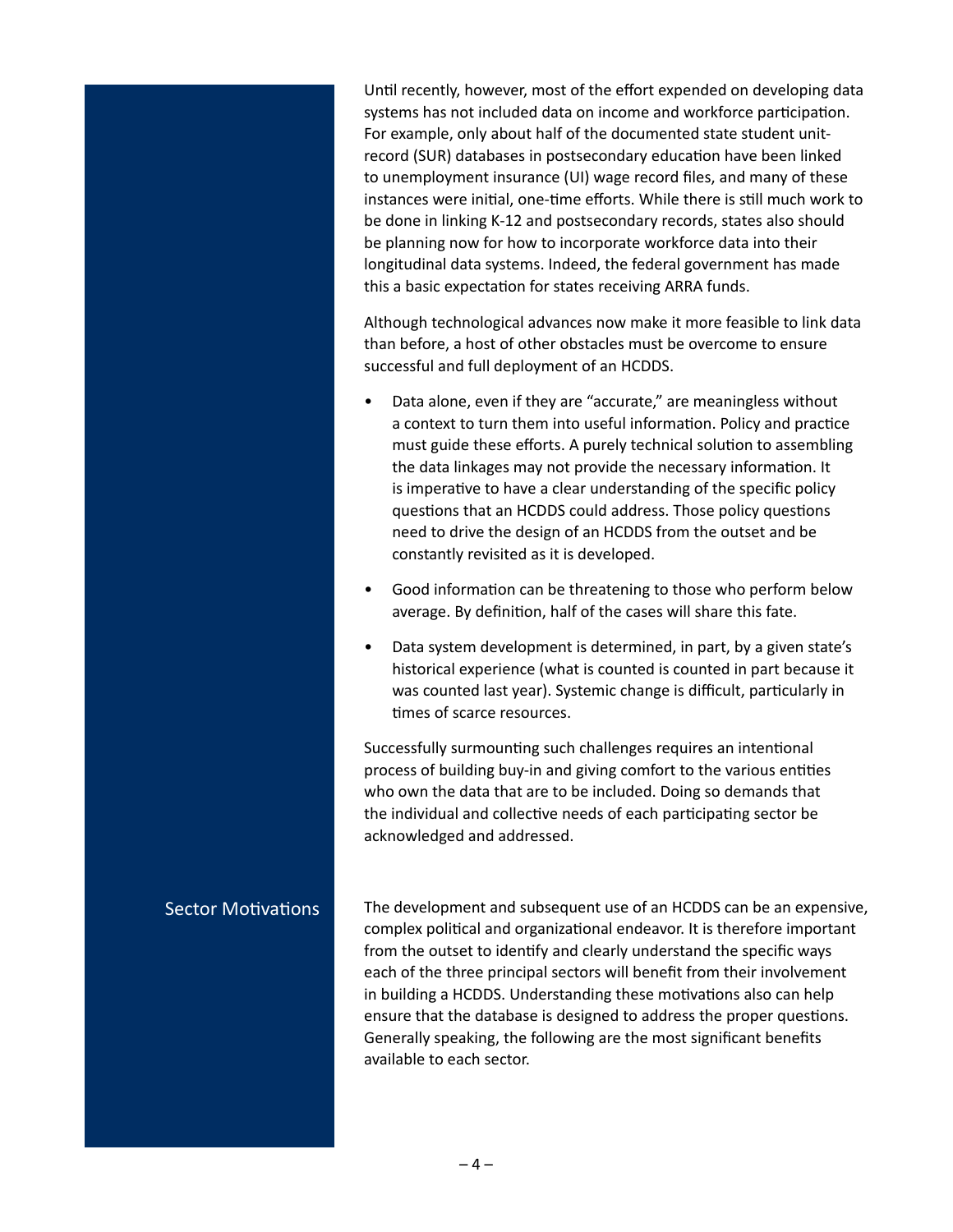- The K-12 sector wants information about collegiate performance and job placement so it can improve the effectiveness of curriculum and pedagogy in preparing students to take a next step.
- The postsecondary sector wants information about work placement and earnings to improve the effectiveness of its instruction – especially in programs oriented toward vocational or professional preparation. In parallel, it wants information about prior K-12 achievement to identify areas in which better secondary preparation is needed. Such information can be useful in forming or enhancing partnerships with particular schools and districts, in order to collectively help students succeed prior to high school graduation (e.g., the California State University Early Assessment Initiative).
- The workforce sector wants information about prior training in high school and postsecondary institutions as a foundation for working with both education sectors to address identified skill gaps in the workforce, as well as to identify equity gaps with respect to demographic representativeness by job category. Knowing the education sectors' capacity to respond (i.e., by increasing the flow of graduates with particular skill sets) will also help the state decide whether to invest in education to address skill gaps or establish incentives to induce more workers with needed skills to move into the state. Moreover, linking with the education sectors would provide labor market analysts with a wealth of data that would be useful for examining equity in employment.

The specific data element contents and analytical capacity of a given HCDDS ultimately will be determined by the kinds of questions it is designed to answer. Since many policy questions can be answered without linking data, this section focuses on the kinds of questions that require data drawn from two or more sectors or two or more states.

The figures below provide a conceptual picture of the ways databases can be linked and offer a way to classify different kinds of policy questions. We look at five different questions, ordered in terms of increasing complexity with regard to the combination of data systems needed to obtain answers:

- Questions involving only **one database in a single state**.
- Questions involving **two databases in a single state**.
- Questions involving all **three databases in a single state**.
- Questions involving **several similar databases across multiple states**.
- Questions involving **multiple databases and multiple states**.

# The Policy Questions of Interest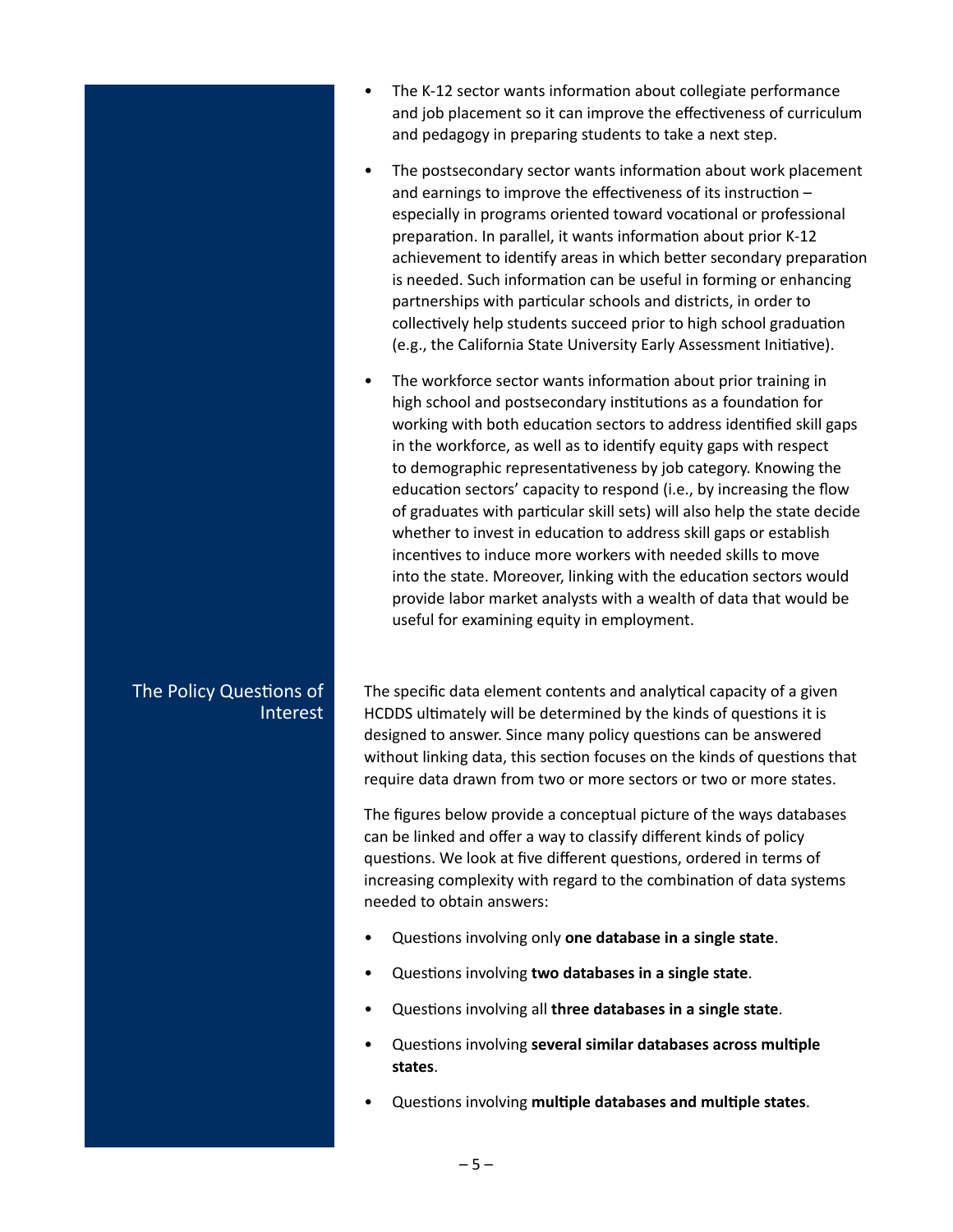#### **Figure 1. Questions Involving One Database in a Single State**

(Example: What proportion of students beginning college in Oregon earn a bachelor's degree in six years?)



#### **Figure 2. Questions Involving Two Databases in a Single State**

(Example: What proportion of students completing high school in Hawaii enroll in college in the state within a year?).

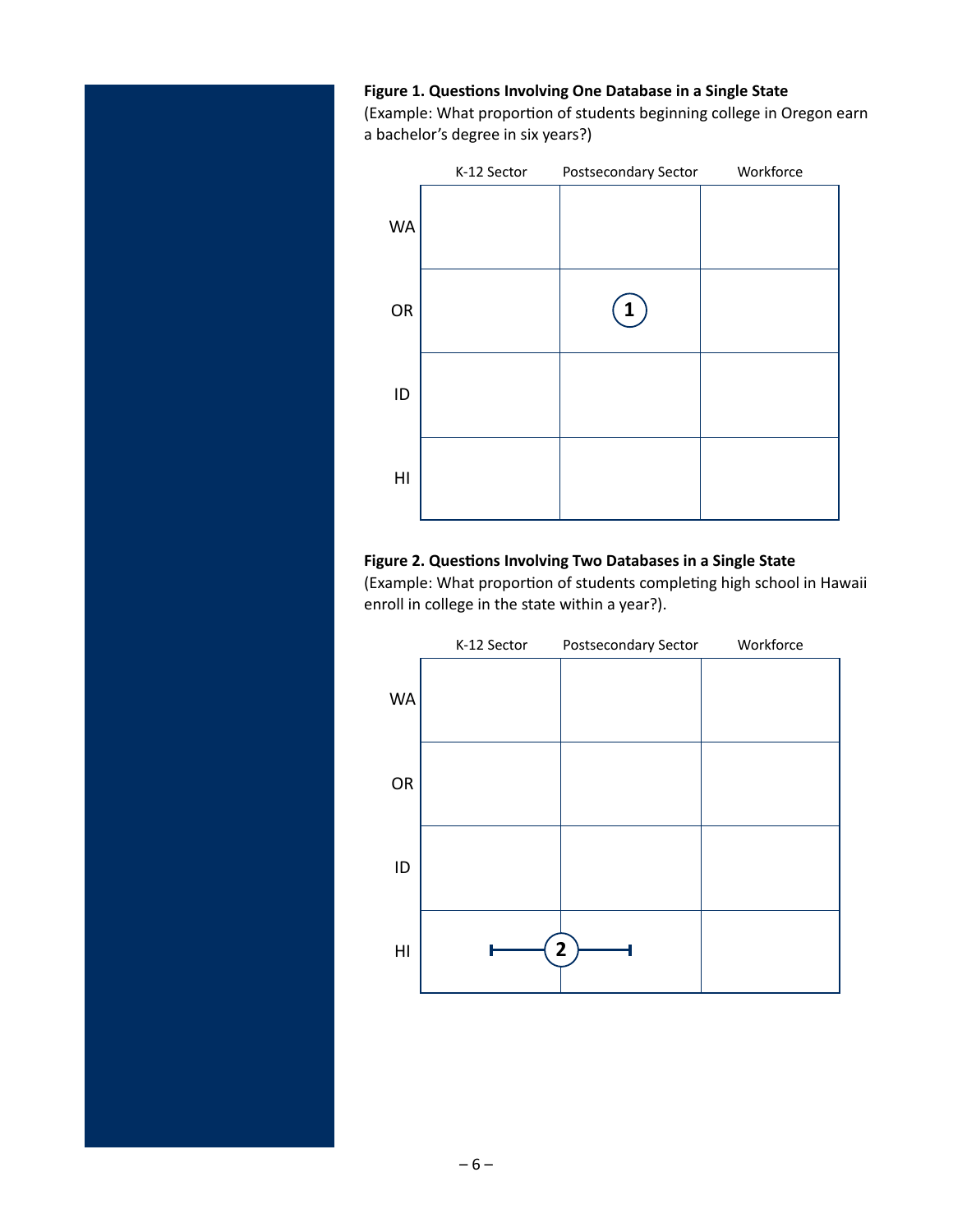**Figure 3. Questions Involving all Three Databases in a Single State**  (Example: What proportion of high school graduates in Washington complete college within 10 years and are earning \$35,000 or more per year?)



### **Figure 4. Questions Involving Several Similar Databases across Multiple States**

(Example: What proportion of students who were enrolled in college in Washington in a given year are enrolled in Oregon, Idaho, and Hawaii the next year?)

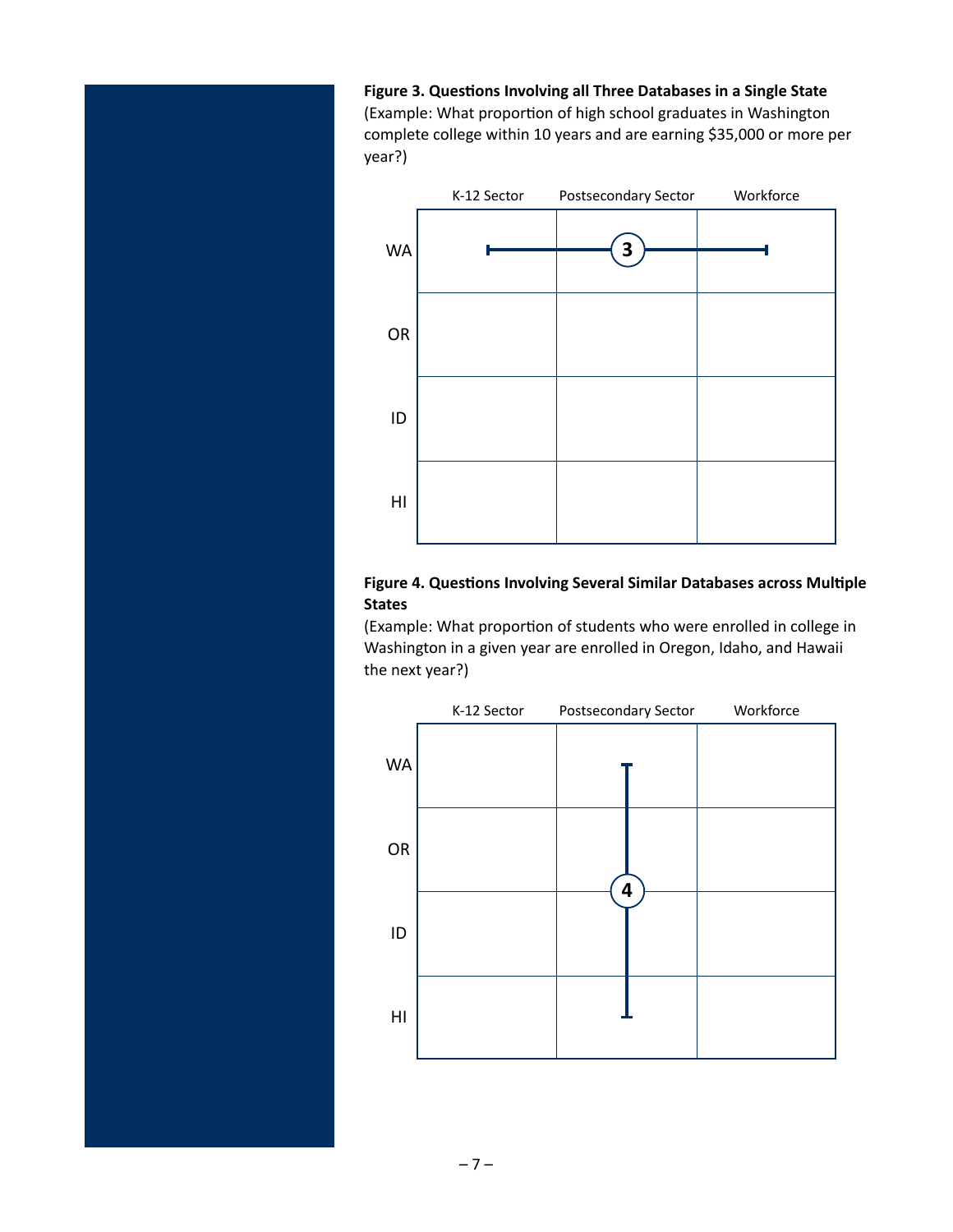**Figure 5. Questions Involving Multiple Databases and Multiple States**  (Example: What proportion of students completing high school in Idaho complete at least an associate degree and are employed in the aeronautics industry in the state or in Washington, Oregon, or Hawaii?)



Data sources currently exist to answer some of these questions. For instance, the first question is already a standard part of the federal IPEDS. One also can research the second question for any state through IPEDS, although it is only possible to obtain aggregate information. Researchers would have to locate other sources to disaggregate that question by race/ethnicity, age, or any other characteristic. Some states that have invested resources in building a data infrastructure can provide answers to the second and third questions. With external funding and assistance from national and regional organizations, other states are currently making headway on building that capacity. Existing databases or recent development efforts, such as at the National Student Clearinghouse, can help provide answers to the fourth question, although these horizontal data-sharing capabilities do not have a long history, especially in K-12. Progress clearly is being made, but much more needs to be done to address the second through fourth questions. An HCDDS adds the capability to address the fifth question.

Within this framework, the detailed policy questions that an HCDDS should be able to answer are of two principal types. Each of these "master questions" can be further disaggregated to yield dozens of derived questions that address different populations or regions.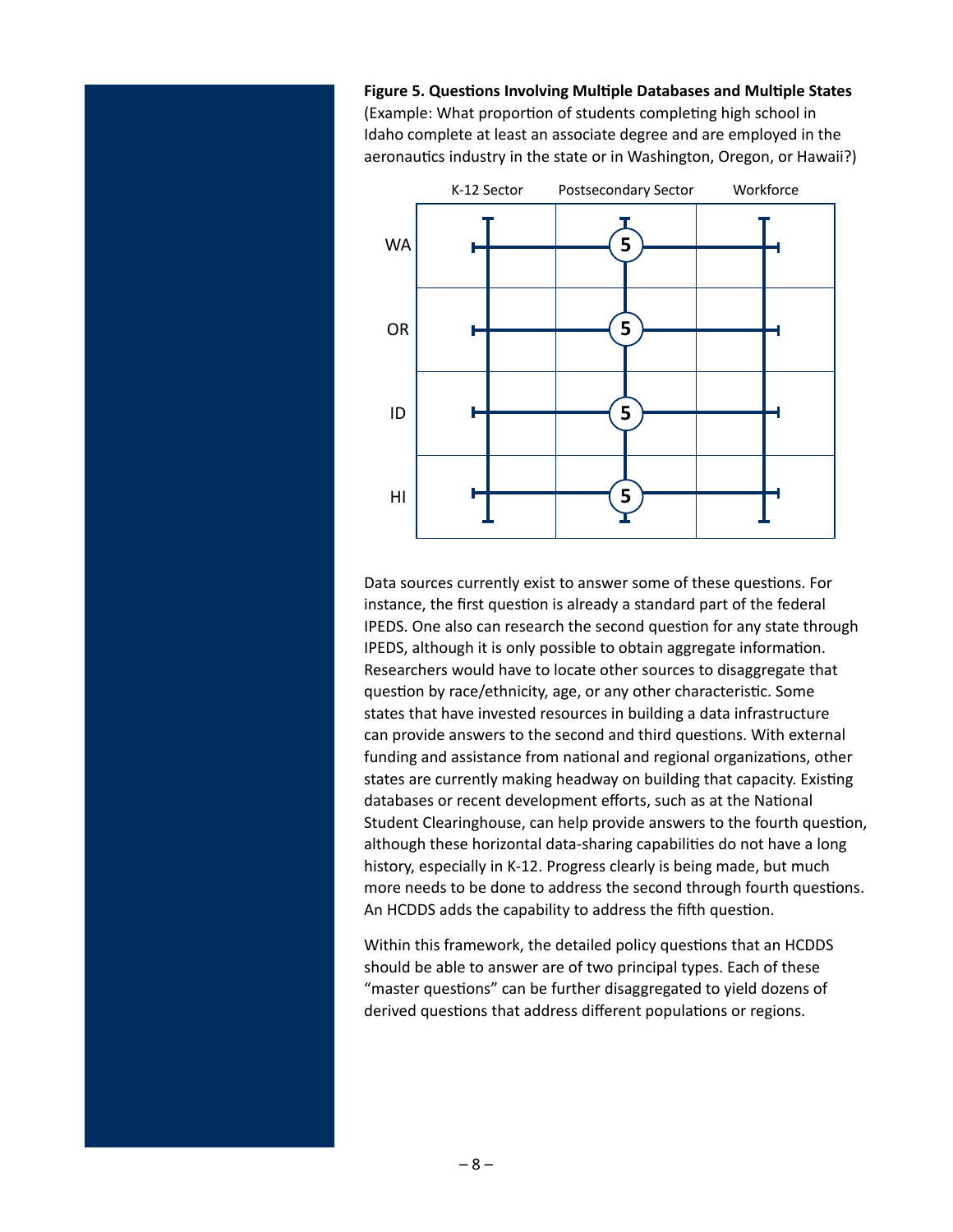**Master question 1**. How are former high school students from participating states performing in postsecondary education in participating states?:

- Within a certain time period?
- By school and institution attended?
- By key demographics (e.g., gender, race/ethnicity)?
- By type of high school curriculum or particular classes taken?
- By level of readiness for college (developmental placement)?
- By field of postsecondary study (Classification of Instructional Program (CIP))?
- By different departure conditions (e.g., no diploma, GED, high school graduate)?
- By different postsecondary enrollment conditions (e.g., receiving financial aid, full-time/part-time study, non-credit participation)?
- By different postsecondary completion outcomes (e.g., graduating, not graduating)?

**Master question 2**. How are former high school and postsecondary students from participating states performing in the workforce in participating states?

- Within a given time period?
- By school or institution attended?
- By field of postsecondary study (CIP) or type of high school curriculum?
- By industry of employment (Standard Industry Classification (SIC))?
- By key demographics (e.g., gender, race/ethnicity)?
- By region within state?
- By different departure conditions (e.g., graduated/not graduated, number of postsecondary credits earned by time of departure)?

Many of these sub-questions can be combined to yield queries about more complex topics— for example, the income gain (and consequent increase in state tax revenue) experienced by high school versus postsecondary completers employed in various health-related fields; or the effectiveness of particular high school course-taking patterns in preparing underserved students for successful postsecondary study in the sciences. As the framing of the master questions reveals, moreover, they can also be posed and answered within a given state or across a multi-state region.

## Data Contents and Database Organization

The data contents of an HCDDS follow directly from the policy questions outlined above. Relatively few data elements will be needed from each sector because only those that add value for collective purposes should be shared or maintained. A longitudinal data system, as envisioned here, could conceivably be used to answer all manner of questions beyond the two principal ones set forth above – including questions that address causality of specific educational interventions – if the system is populated with enough variables.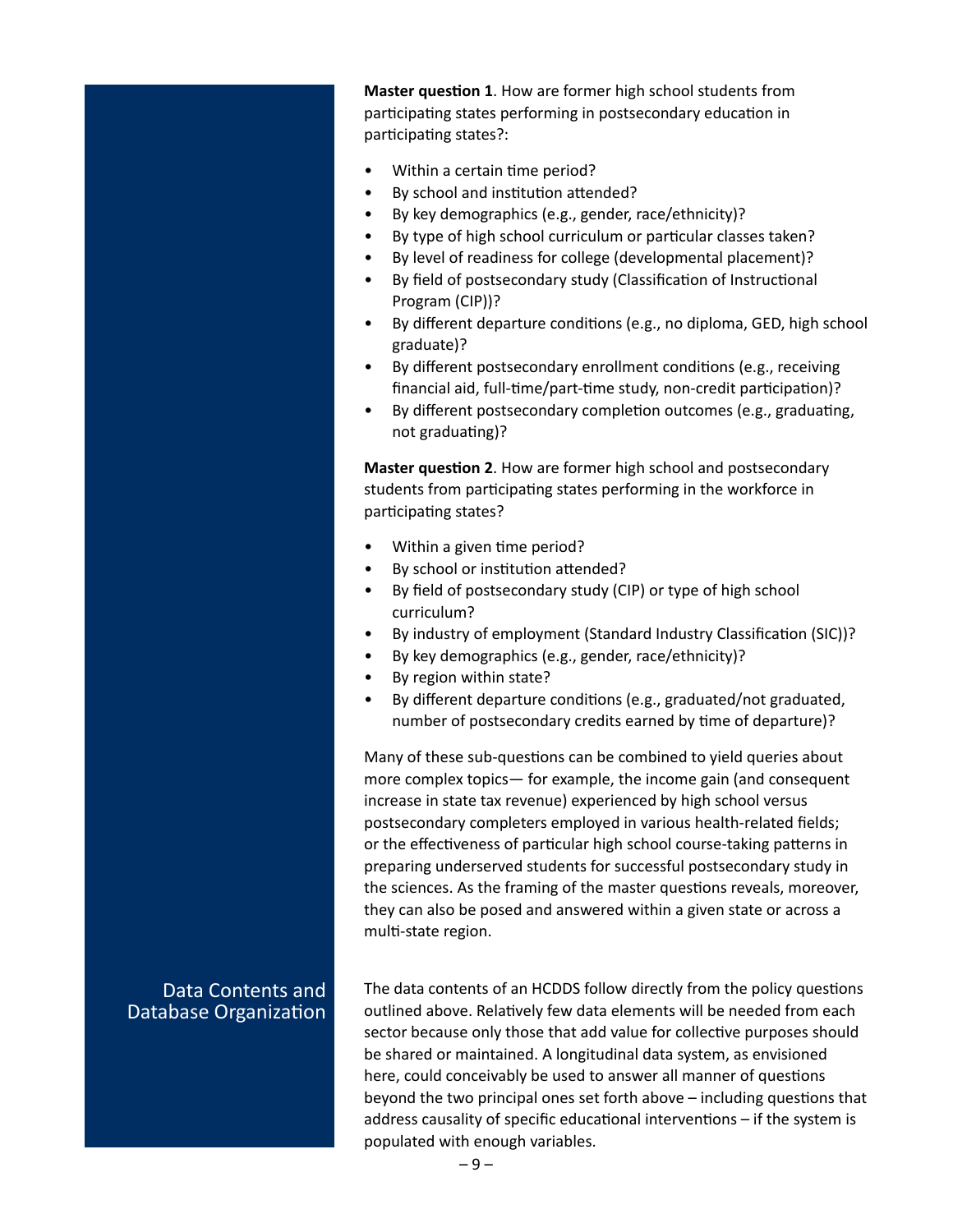But the effort to add data elements can be significant and even controversial. States might consider whether adding variables might slow or sidetrack the effort to construct such a system or threaten its effective usage in answering the two principal questions. It is likely that the data needed to incorporate explanatory variables into a research design could be obtained in other ways that are unlikely to greatly distort the analysis.

Once the requisite datasets are linked or merged, each user community will be able to access its own detailed data holdings, in order to disaggregate results further for particular populations or to conduct detailed cause-and-effect studies. For instance, K-12 users will only need to know a few things about postsecondary enrollments – like the institution at which its former students are enrolled, their majors, and information about a few areas of academic performance – because they already have detailed data about student demographics and classes taken in their own databases. Once the postsecondary performance information is linked in, all these additional variables can be harnessed. For example, a study of the effectiveness of a technology-mediated curriculum could rely on an institution's internal data system to supply needed explanatory variables. Incorporating information from the HCDDS might enhance such a study by allowing the researcher to account for the outcomes of students who disappeared from that local database, but it is probably not necessary for the study to include all students in a state in order to obtain useful findings. Other examples showing how an HCDDS need not be all-encompassing to provide value are easy to imagine.

Data elements are of three basic kinds:

- Performance or outcome: describing the behavior or attainment of individuals in each sector.
- Descriptive: distinguishing members of different populations or different experiential or treatment groups (distinguished by features such as race/ethnicity or the need for remediation, for instance), chiefly included to enable disaggregation.
- Key links: data elements with attributes that enable information for the same individual or entity to be merged. Since not all individuals have adequate unique identifiers, demographic variables like date of birth also may be used in combination as key links.

The following represent the most basic set of data elements needed in an HCDDS to address the most important policy questions.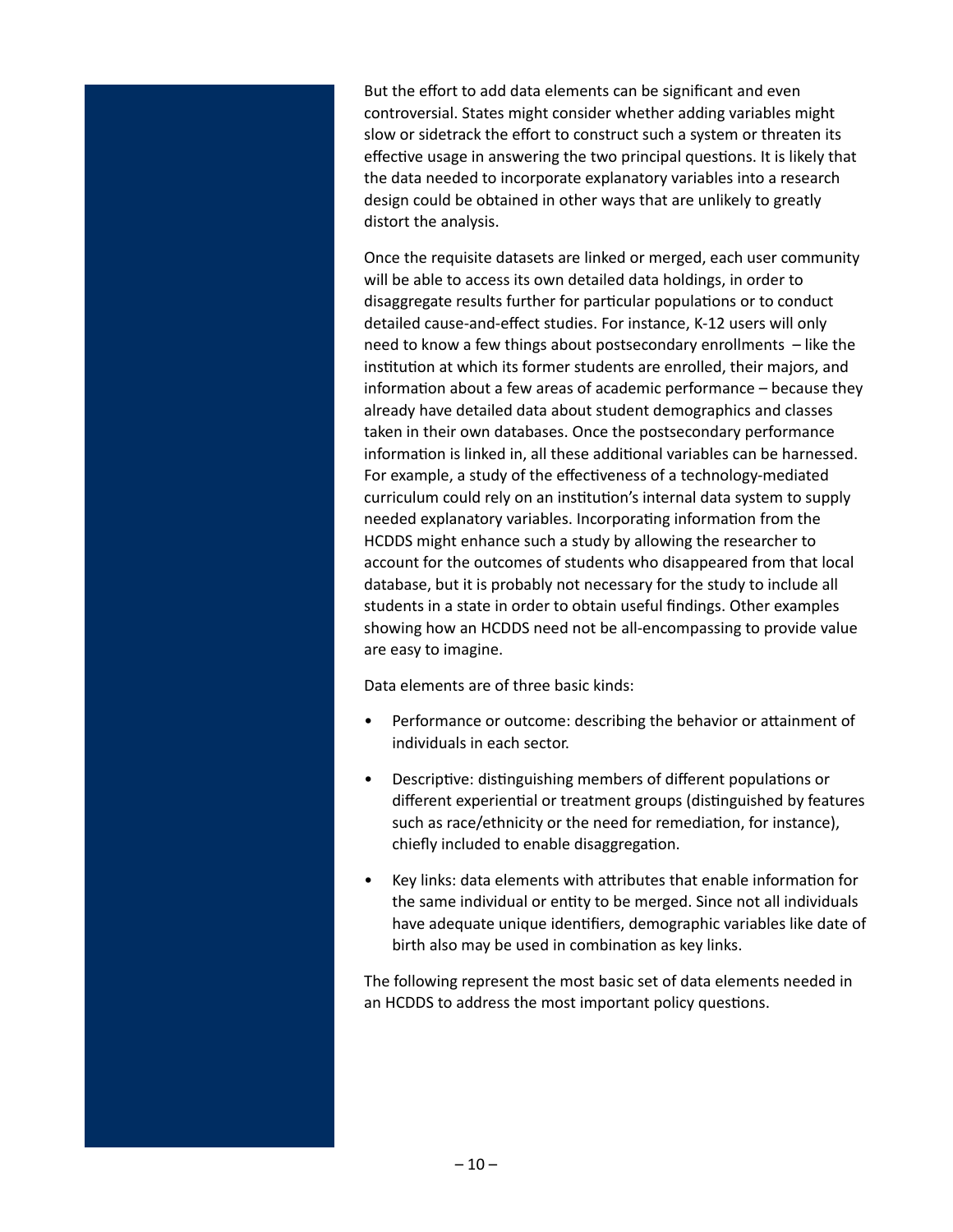#### **K-12 (one record per school attended per year)**

- Student identifier
- Date of birth
- Gender
- Race/ethnicity
- Free and reduced lunch indicator (or other indicator of income)
- High school attended
- County of origin
- State of origin
- Upper-level math course (record each occurrence)
- Upper-level science course (record each occurrence)
- AP Course (record each occurrence)
- State exam score (latest)
- GPA (term and at graduation)
- Graduation/completion flag (together with diploma type)
- Award date

#### **Postsecondary (one record per academic term)**

- Student identifier
- Institution attended
- Year
- Term
- Date of birth
- Gender
- Race/ethnicity
- Income/receipt of Pell Grant
- State of origin
- County of origin
- Student class level (e.g., freshman)
- Full-time, part-time indicator
- Remedial course placements, enrollment, and completion, by subject area (record each occurrence)
- Current major
- Level of degree/certificate completed
- Degree field of study

#### **Workforce (one record per quarter from UI wage record)**

- Worker identifier
- Employment status
- Wages earned
- Industry in which employed

This list includes data elements included in the UI wage record and those needed to address the vast preponderance of policy questions that are likely to arise. Additional data on key courses taken in high school and in the first year of college might allow researchers in both sectors to better focus their instructional efforts but would seriously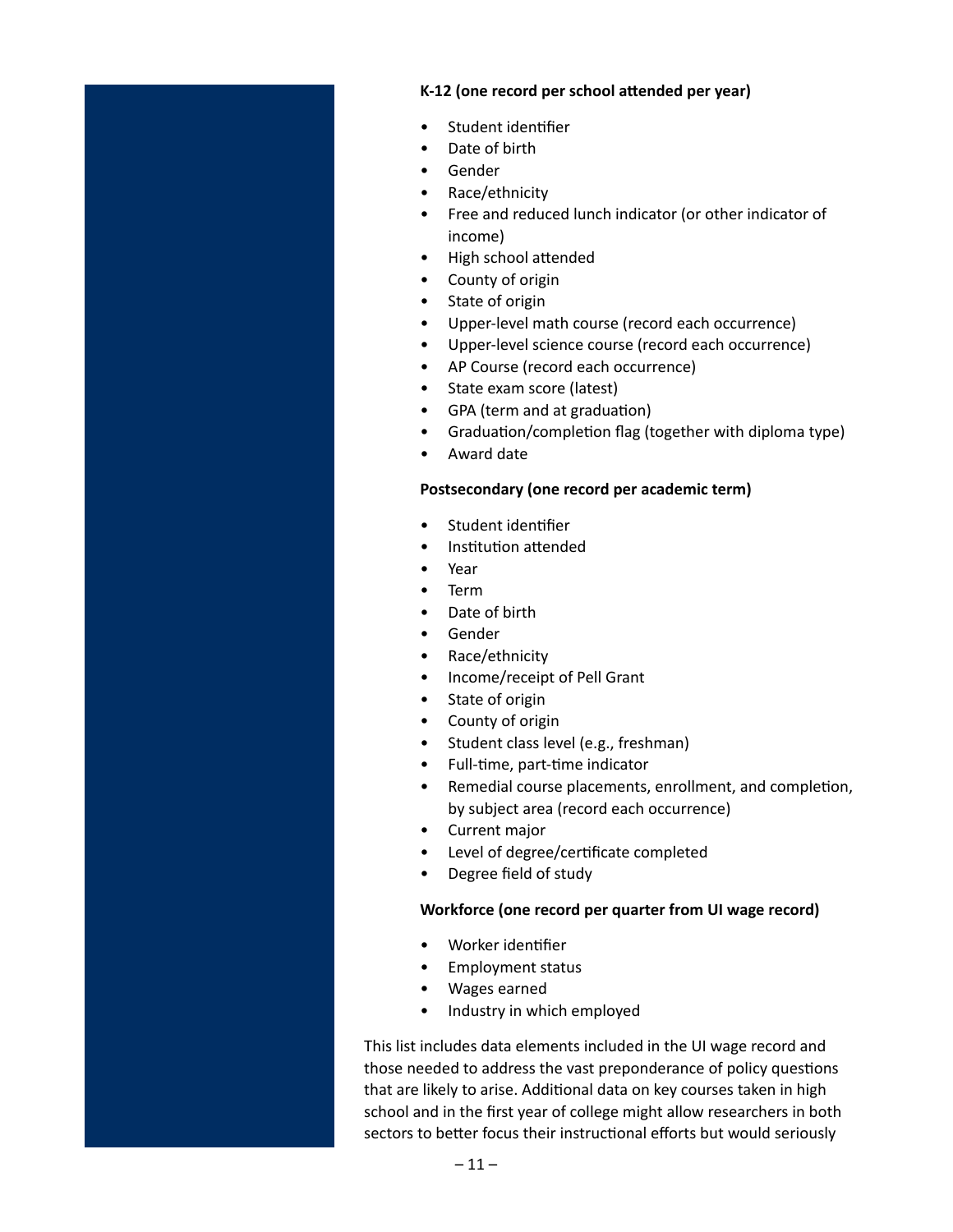complicate the design of the HCDDS by changing the primary unit of analysis from person to course enrollment. In the short term, such detail would probably not be worth the effort, unless it could be obtained quickly and cheaply.

As states move forward in creating linked data systems, it is vital for them to attend to the issue of standardization of data elements. To borrow a frequently used analogy, our nation's railways could not operate efficiently if the tracks did not share uniform characteristics. While nothing as dramatic as a train wreck will happen if data elements purporting to measure the same thing do not share a common definition, a lack of standardization among those elements is a major barrier to interoperability and cogent analysis.

As it stands, states have defined similar concepts in slightly different ways, and that will surely bog down – if not completely derail – work to link data systems. It is vital that core data elements be standardized in the early stages of longitudinal database design. Careful attention to the standardization efforts taking place across the country is crucial, lest we find ourselves with 50 (or more) incompatible data systems and no straightforward way to analyze data from more than one state. Data standards regarding each variable's "technical" construction (i.e., whether it is a string or a numerical variable, how it is coded) and "business" construction (i.e., how race/ethnicity is defined) must be developed.

Although this discussion treats an HCDDS as though it were a single database, there are many different ways such a resource might be constituted and organized. They include:

- A single merged database that is a physically maintained entity separate from any of the individual sector databases and is intended to replace them. This database would include all of the variable content of the original sector-level databases in a fully relational organization. Such an arrangement has the advantage that any relational question can be posed and answered, but it has the major drawbacks of costing a lot (both in direct costs and in the opportunity costs entailed in scrapping existing capacity) and being difficult to document and maintain. The Florida Education and Training Placement Information Program database is the closest extant state data resource to this configuration.
- A far smaller merged database that contains a "common core" of data and that is a physically maintained entity separate from each of the individual sector databases. The data content of the common core would correspond to the list presented above, with data elements extracted from the parent databases according to a defined schedule. Users in each sector could access data elements drawn from the common core via a unique identifier and could link them into analytical files containing outcome variables and a range of other data on the same individuals, drawn from their own data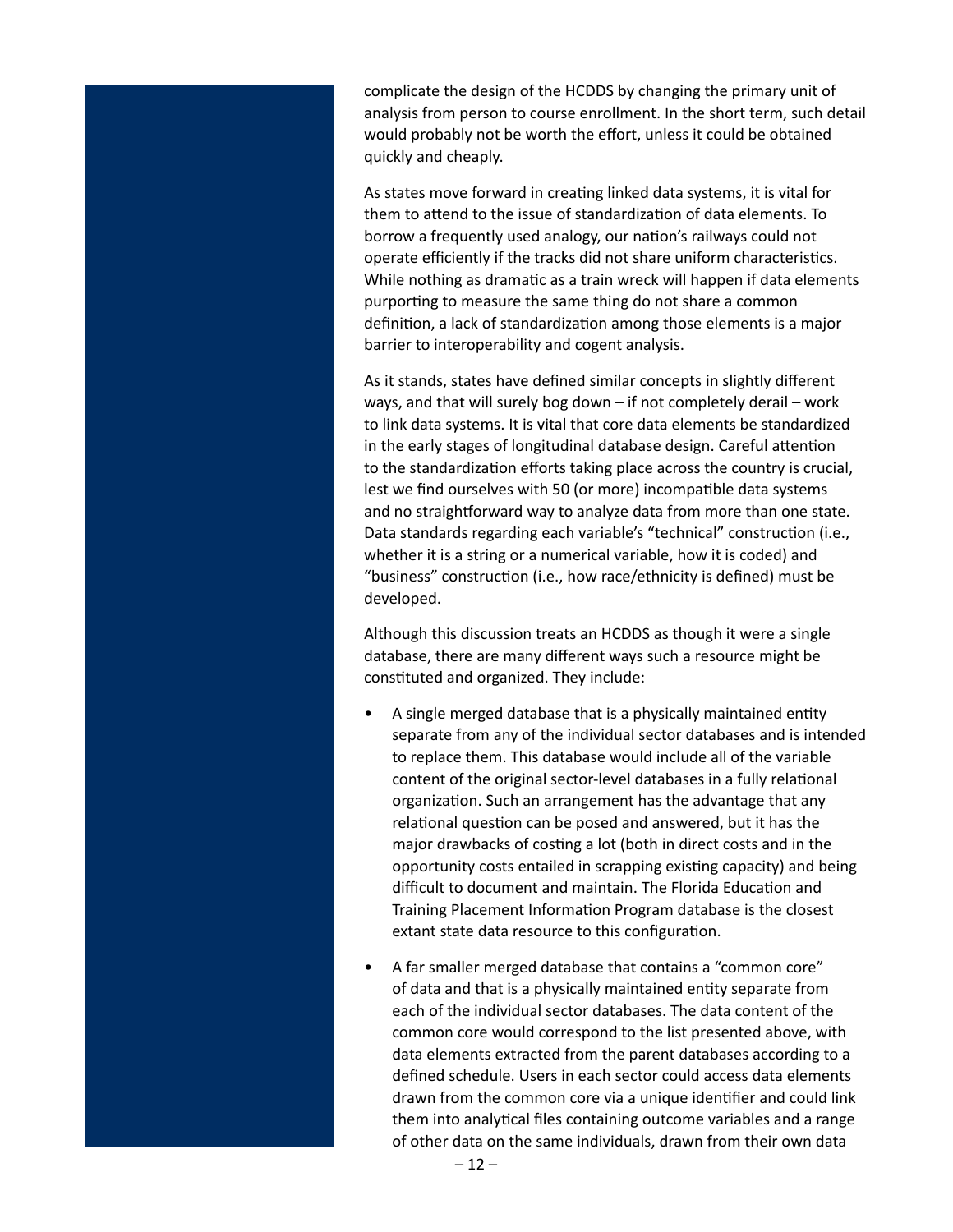records. This approach is cheaper and easier to maintain than the above alternative, but it may not be able to address all potential policy questions. This approach was used in the NCHEMS multi-state data exchange demonstration project in postsecondary education. On a more limited basis, it is also how the many examples of bilateral matches (e.g., K-12 to postsecondary or postsecondary to workforce) have been accomplished in various states.

- Clearly established "gateways" or "paths," by means of which authorized users in each sector can access a limited set of data elements (probably the common core, above) directly from one another's databases. This would avoid the need to create a separate, mutually accessible database, as well as the awkwardness of one agency giving up direct control of some of its own data by moving records to a third-party database. There might be FERPA (Family Educational Rights and Privacy Act) advantages to pursuing this route. Operating in this way, however, would create linkage pathways that might be difficult to maintain and keep secure. No examples of this architecture currently exist.
- Special databases created for analytical purposes on an ad hoc or bilateral basis with data drawn from parent databases in the various sectors, as needed. This option has few advantages because capacity has to be reestablished every time a new policy question is posed. A number of states have experimented with cross-sector data linkages, however, so quite a few examples of this approach exist.

On balance, the second approach is probably the most feasible, given available funds and talent. It is also the alternative for which there is the largest body of extant experience.

Technical concerns relating specifically to how such a data system might be constructed should be considered last. These issues should be least influential in driving the design and governance of the data system. Nonetheless, technical issues are important once larger questions of motivation and use are settled. In particular, the means by which states will match individual students in the face of different procedures, laws, and regulations governing the use of common identifiers will constitute a technical challenge. Perhaps the biggest challenge is matching K-12 students who are not found in one of the states' postsecondary databases with available employment records if the K-12 system does not collect student Social Security numbers or is prohibited from doing so. Given the sensitivity of SSNs and the fact that even they cannot match all individual student records "perfectly," it is probably wise for states to adopt a broader approach to "identity matching." Such an approach would link records using a larger group of variables corresponding to student characteristics, including but not limited to the SSN (when available) or statewide student identifier.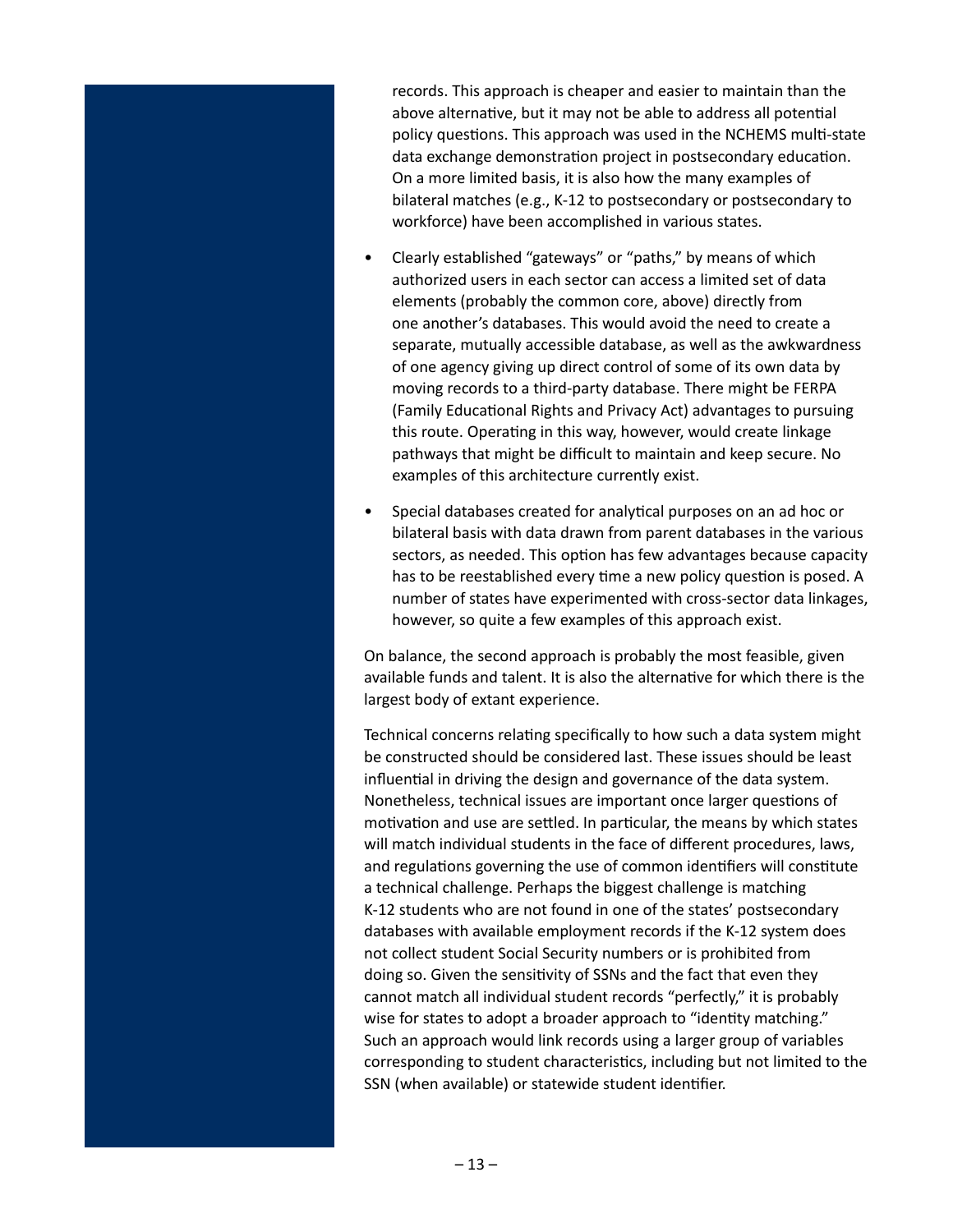# **Governance** Arrangements

Establishing effective governance structures and procedures for any linked data system is a topic that demands careful attention. Making a data match, though a technical challenge, requires only a small fraction of the time and effort needed to establish an HCDDS. Questions related to who owns the data, who has the right to use it, how data quality is managed and assured, and how to merge databases despite inconsistent definitions for otherwise similar variables can be the subject of endless debate. Analytical interpretations of obtained results, once the data system is in place and is being used, can be another source of tension. If governance issues are not addressed at the outset, a data system is unlikely to be developed at all. Therefore carefully working through these governance issues early on and continually revisiting them will help ensure that the data system remains vital and useful.

Governance issues within any sector in any state are difficult enough. Establishing these arrangements properly becomes even more crucial to the success of a multi-sector, multi-state data exchange. Under these circumstances all the parties are present voluntarily and must be continually reminded of the benefits that they derive from involvement. There is no governor or legislature to mandate cooperation. In fact, because performance comparisons across states are inevitable once such a data resource is established, there may be built-in disincentives to collaboration in the first place. So the results produced by such a system must be especially compelling and its governance arrangements especially sound.

Within states, experience has shown that there are several workable solutions to establishing a governance structure. Among them are the following:

- Establish a set of inter-agency memoranda of understanding (MOUs), allowing each party access to a limited set of data elements on a periodic basis. This is the way the majority of cross-agency data-sharing arrangements have been organized within states to date.
- Establish a "lead" agency to take responsibility for making the match and maintaining the resulting data. Current FERPA regulations suggest that this agency be an education agency whenever workforce data is accessed. Texas, among other states, has adopted this approach, using the Texas Higher Education Coordinating Board as the lead agency, which physically links UI wage-record data to educational records in its own facilities and under its direct control.
- Establish a new agency or authority by state law to assume these responsibilities, as was done in Florida. It is frequently a good idea to establish explicit authority to create an HCDDS through state legislation, regardless of how it is organized.

Fortunately, there are also models for making governance work across state lines, at least for a short-term analytical project. NCHEMS put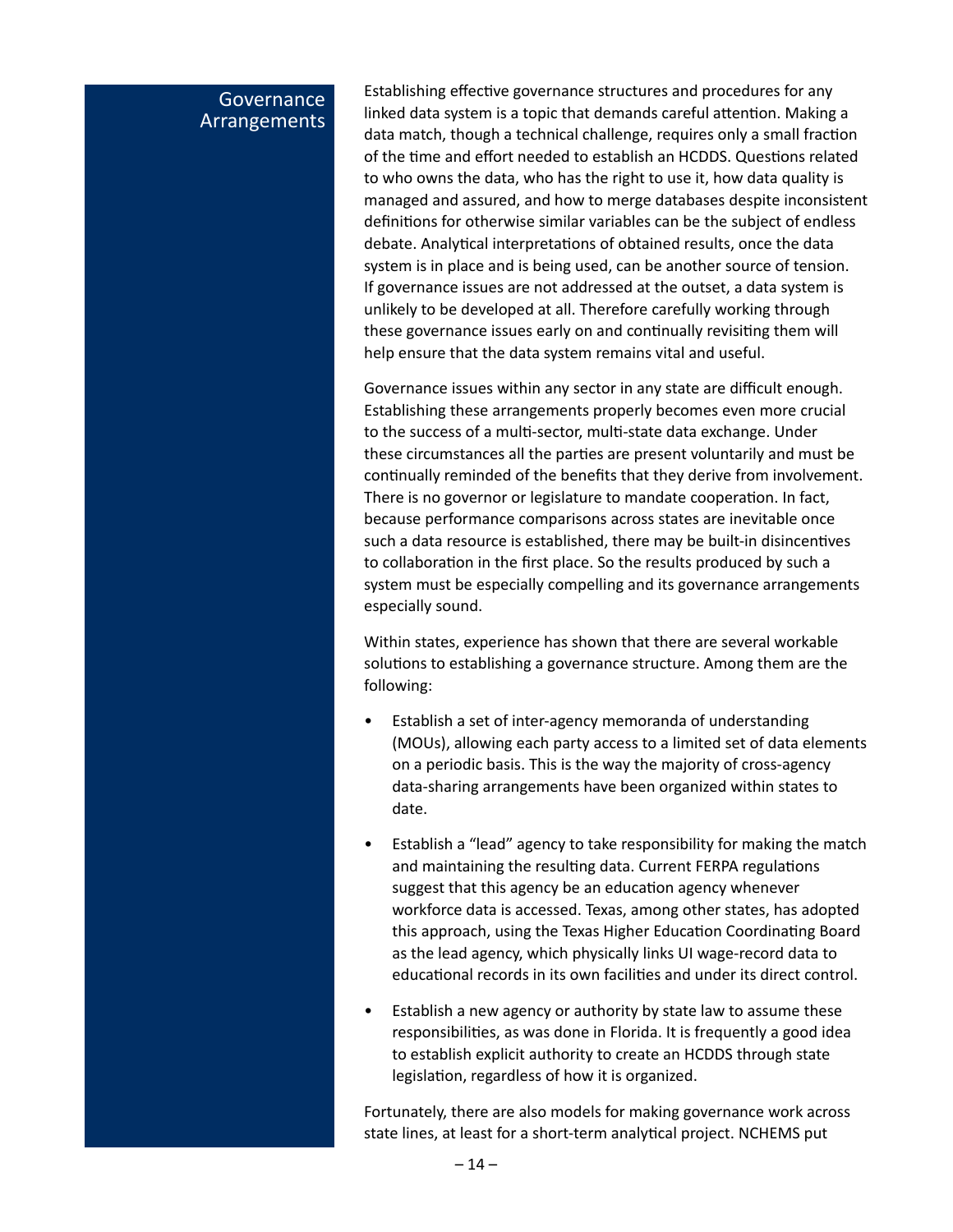together such an arrangement in an effort to determine how students moved among postsecondary institutions in four states. The central feature of the governance arrangement that made the data exchange possible involved NCHEMS crafting multiple bilateral memoranda of understanding with the states involved. (See the box on page 16 for a link to the report from that study, which includes an example of the MOU negotiated to share the necessary data.) The four states engaged in this pilot effort first proposed a general approach to the governance of their prototype exchange by blocking out associated roles and responsibilities. They then conducted a series of extensive constituency consultations, involving institutions to ensure that the motives of the undertaking were clear and the limits on what could and could not be done were established. Following these consultations, bilateral agreements between NCHEMS and each participating state were crafted, each tailored to the specific, and different, legal requirements of the state. This general approach should be followed in crafting future multi-sector, multi-state data-sharing arrangements.

A permanent multi-sector, multi-state HCDDS will require a robust governing council to establish appropriate policies, related to issues such as who can gain access to the data under what circumstances, how long data should be archived, how privacy should be protected, and limits on appropriate use. The council should consist of at least one representative from each of the involved sectors within each state (e.g., K-12 education, postsecondary education, and workforce development/ labor). Each state delegation might identify one among their number to serve as a lead. These leads would form an executive committee within the governance council, which would meet more regularly. A parallel technical body might also be established to set and change data element definitions and provide guidance on how data can be most effectively used.

Once the development phase of the data system is complete and the funding associated with development runs out, the original governance arrangements might be too expensive to continue. Under these circumstances, the executive committee might suffice as a governance structure. This approach presumes that the data exchange has evolved in a climate of trust and that these arrangements have in fact generated mutual benefits for each of the sectors. It realistically balances the need for each state to have a voice in the oversight of the system with a reasonable cost for maintaining the structure.

The governance structure will also manifest itself in the architecture of the eventual system, as discussed above. Several models exist. They include:

1. Warehousing all relevant data with a third-party organization. This has the advantage of simplicity and means that the participating state agencies will not need to employ staff, but it would entail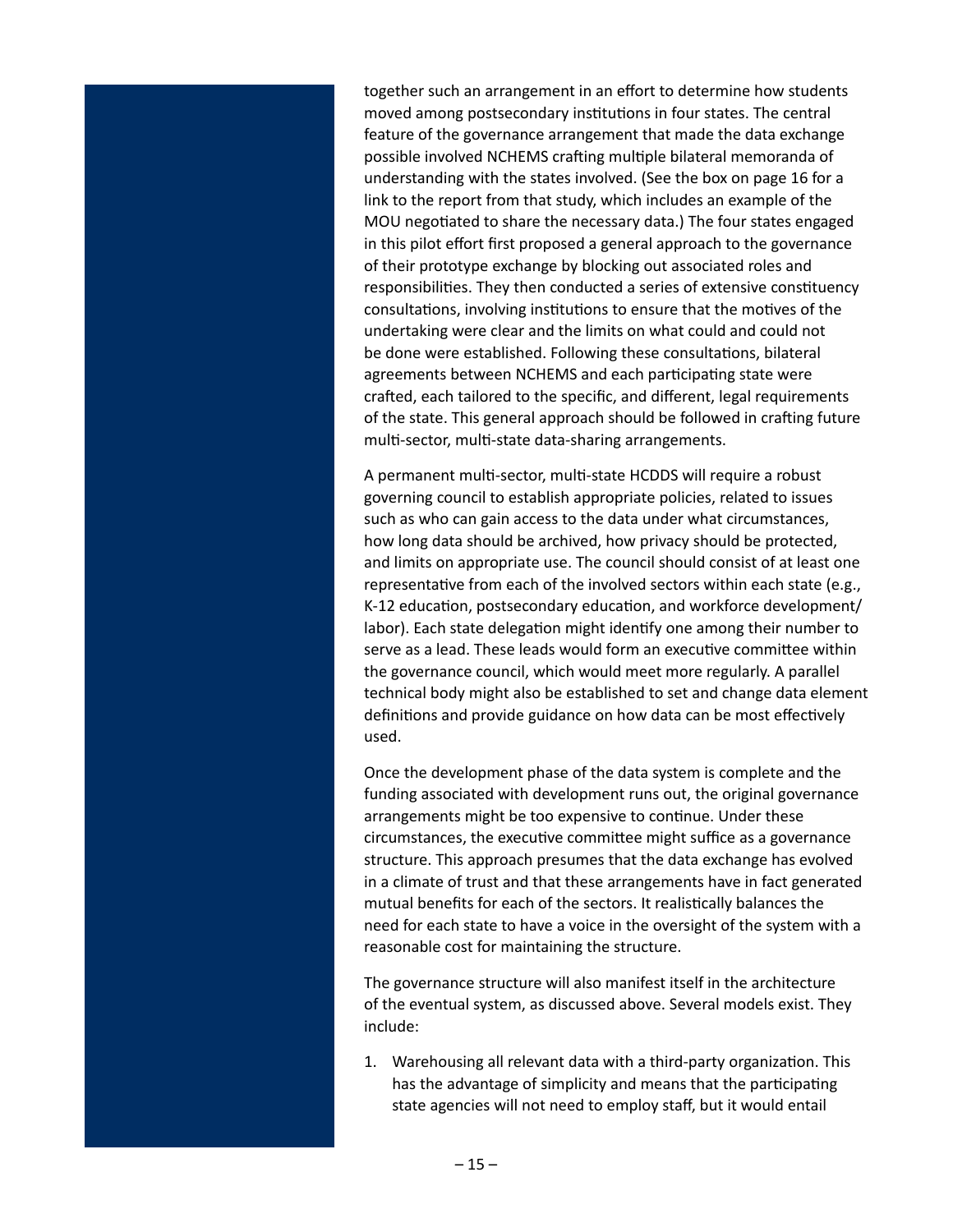permanent costs associated with the operations of a third-party organization.

- 2. Outsourcing the match (the actual task of linking the student unit records together) to a state with a proven capacity to do so. Advantages and disadvantages of this approach are the same as those above, with the additional disadvantage that the states, other than the state to which the match was outsourced, give up direct control of their data to a "foreign" state government entity.
- 3. Broker-based matching, as was done in the NCHEMS four-state demonstration project, in which a trusted third party is tasked with identifying and managing the work of an outside technical resource with the capacity to make the matches. In this case, the broker provides regular reporting and possibly meets specific ad hoc analytical needs. This has the same advantages and disadvantages as the first alternative. It may also include slightly higher costs, since there still would be the need for an organization to perform the actual matchmaking in addition to the broker role. But such

an arrangement has the advantage of not conflating the roles of the technicians performing the match with the policy experts who serve as the brokers and principal analysts.

4. Multilateral or multiple bilateral MOUs among the states. At the outset, this entails the least cost and is the most flexible, but it requires attention to maintaining a plethora of different agreements across agencies and states.

Access to and use of educational data for both K-12 and postsecondary agencies is regulated by FERPA and may be additionally governed by state law. Parties attempting to set up an HCDDS should carefully review any relevant legislation that might affect their approach. Privacy law is another good reason why authority to proceed should be sought through specific state

#### **Additional Resources**

- NCHEMS, "Tracking Postsecondary Students Across State Lines: Results of a Pilot Multi-State Data Exchange Initiative" (Boulder, CO: NCHEMS, 2008): http://www. nchems.org/c2sp/documents/ ResultsofMulti-StateDataExchange. pdf)
- Model MOUs are available in the appendix to the NCHEMS study
- Data Quality Campaign's resources on FERPA compliance: http:// www.dataqualitycampaign.org/ resources/topics/13
- Statewide Longitudinal Data Systems Grant Program information from the Institute of Education Sciences: http://nces. ed.gov/programs/slds/
- Mills, Jack, "State Data Systems and Privacy Concerns: Strategies for Balancing Public Interests" (Boston, MA: Jobs for the Future, 2005): http://www.jff.org/sites/ default/files/StateDataSystems.pdf

# **Security and Privacy Considerations**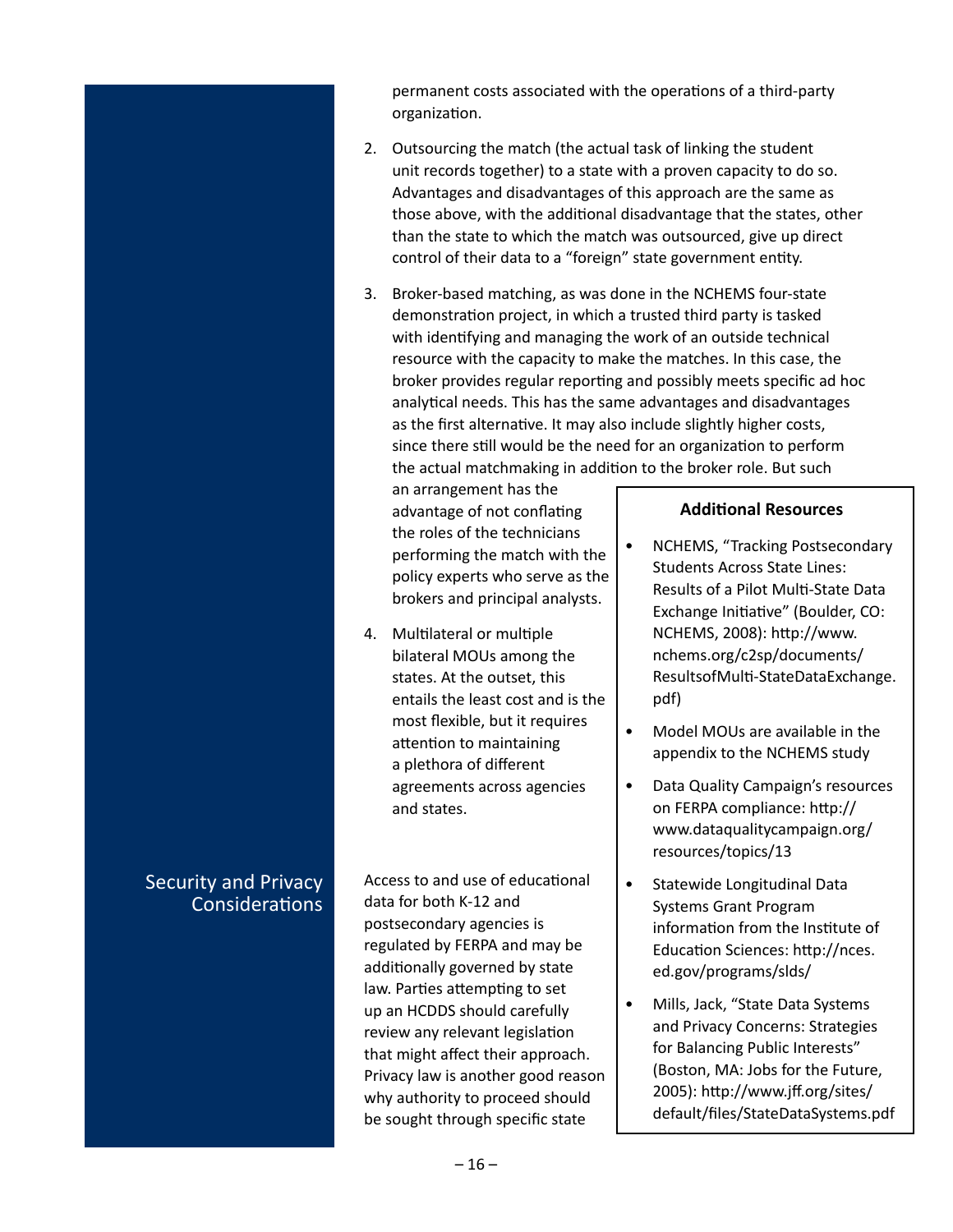legislation directed toward the participating agencies. Respected legal opinion holds that FERPA permits all of the steps needed to created, load, and use an HCDDS, provided that certain guidelines are followed. There is a sound literature on these that is incorporated into this framework by reference, and several resources are provided in the box on this page.

Data security is also an important consideration. Database arrangements must be physically secure, with password-protected access to data confined strictly to designated authorized users within each agency. This means that establishing physically separate databases may be better than linkages and pathways purely from a security perspective. Encryption is another important tool in ensuring data security and should be used whenever data are moved from one location to another electronically. Finally, privacy and security considerations may require the perturbation of results if cell sizes in any analysis fall below five cases.

# Conclusion

A multi-state data exchange – what we have chosen to call a human capital development data system – that enables policymakers to look comprehensively at the stock and flow of human capital has become essential for effective policymaking and planning in the globalized knowledge economy. Technology now permits the development of longitudinal systems that follow individual students from elementary school through college or directly into the workforce, but existing systems, organizational boundaries, and governance issues all present formidable barriers. This paper argues that the development of longitudinal data systems should be guided by two basic questions only, while allowing for meaningful disaggregation to examine how policies and practices may be disparately affecting individuals based on race/ ethnicity, income, or other characteristics. It may be unwise to seek some form of an "ideal" data warehouse with all conceivable data elements, at the risk of disrupting momentum toward development of a robust longitudinal data system.

An HCDDS can also enhance the analytical power of more traditional sample-based research designs that seek to establish causal relationships. The inclusion of multiple states in a data exchange surely presents additional challenges, but the need to incorporate information related to individuals' mobility across state lines is great. There appears to be both interest in and promising models by which to design a governance structure that meets this need and can be put in place on a permanent basis. To work, data element standardization and interoperability is a key ingredient that demands attention early in the developmental process.